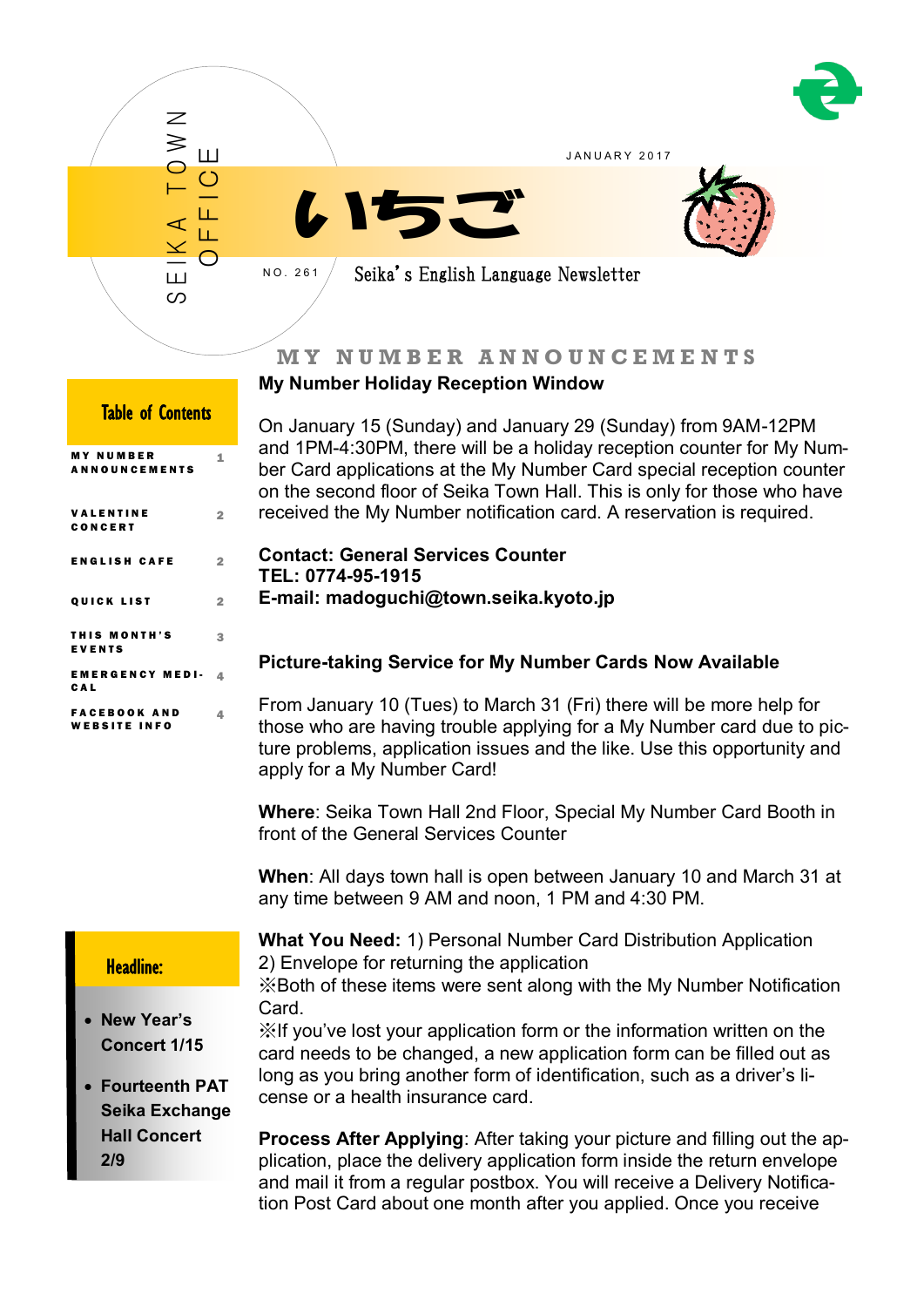## いちご Page 2 とのこと Page 2 とのこと アイディング・プレート こうしょうかい Page 2

this card, make an appointment with the town hall and bring this notice as well as any other necessary forms to the General Services Counter on the second floor.

**Warnings**: If you want your photo taken and printed, please keep in mind the time it will take to make the photo and the time needed to wait in line. Also, this service is only available for people whose residency status is in Seika Town.

※We also offer help for those who would like to apply for a My Number Card using their own smart phone or tablet. Please consider using this service even in this case!

**Contact: General Services Counter TEL: 0774-95-1915 E-mail: madoguchi@town.seika.kyoto.jp**

# **V A L E N T I N E C O N C E R T : F L U T E A N D P I A N O**

**When:** February 12 (Sunday) 2 PM to 3 PM

**Where:** Suikeien Kangetsuro Basement Floor

**Admission:** Admission to the park

**Details:** This concert put on by the duo called Ripple has become an established event every year for Valentine's Day. The two will perform on flute and piano and convey the timbre colored with the mood of Valentine's Day.

## **E N G L I S H C A F E**

When: February 5 (Sun), 10:00 AM to 12:00 PM Where: Mukunoki Center Classroom, 3rd Floor Details: Watch an English presentation, freely speak in English, listen to music, sing songs and enjoy meeting other people. Foreign participants are welcome! Cost: No cost (Bring your own drink and snacks) ※No reservation required, just show up Contact Info: Seika Global Network Representative Wakita TEL: 090-2191-9864

## **Q U I C K L I S T**

Hello and welcome to the Quick List! Each week we will present a short list of vocabulary that you can quickly put to use in daily life.

This Week's Theme: Year-end/New-year words

Please send me feedback! Is this list at a good level? Too hard? Too easy? Also, if you have topic suggestions please tell me what you want to learn!

| 1.年末 ー ねんまつ ー End-of-year                      |
|------------------------------------------------|
| 2. 年始 ー ねんし ー Beginning of the year            |
| 3. 良いお年を! 一よいおとしを! 一 Have a happy New Year!    |
| 4. 新年の抱負ーしんねんのほうふーNew Year's Resolution        |
| 5. 大晦日 ー おおみそか ー New Year's Eve                |
| 6. 元日 ー がんじつ ー New Year's Day                  |
| 7. おせち ー Food served during New Year's         |
| 8. 三が日一さんがにちー First three days of the New Year |
| 9. おはか参りー おはかまいりー Visit to ancestors' graves   |
| 10. 年賀状 ー ねんがじょう ー New Year's Card             |
|                                                |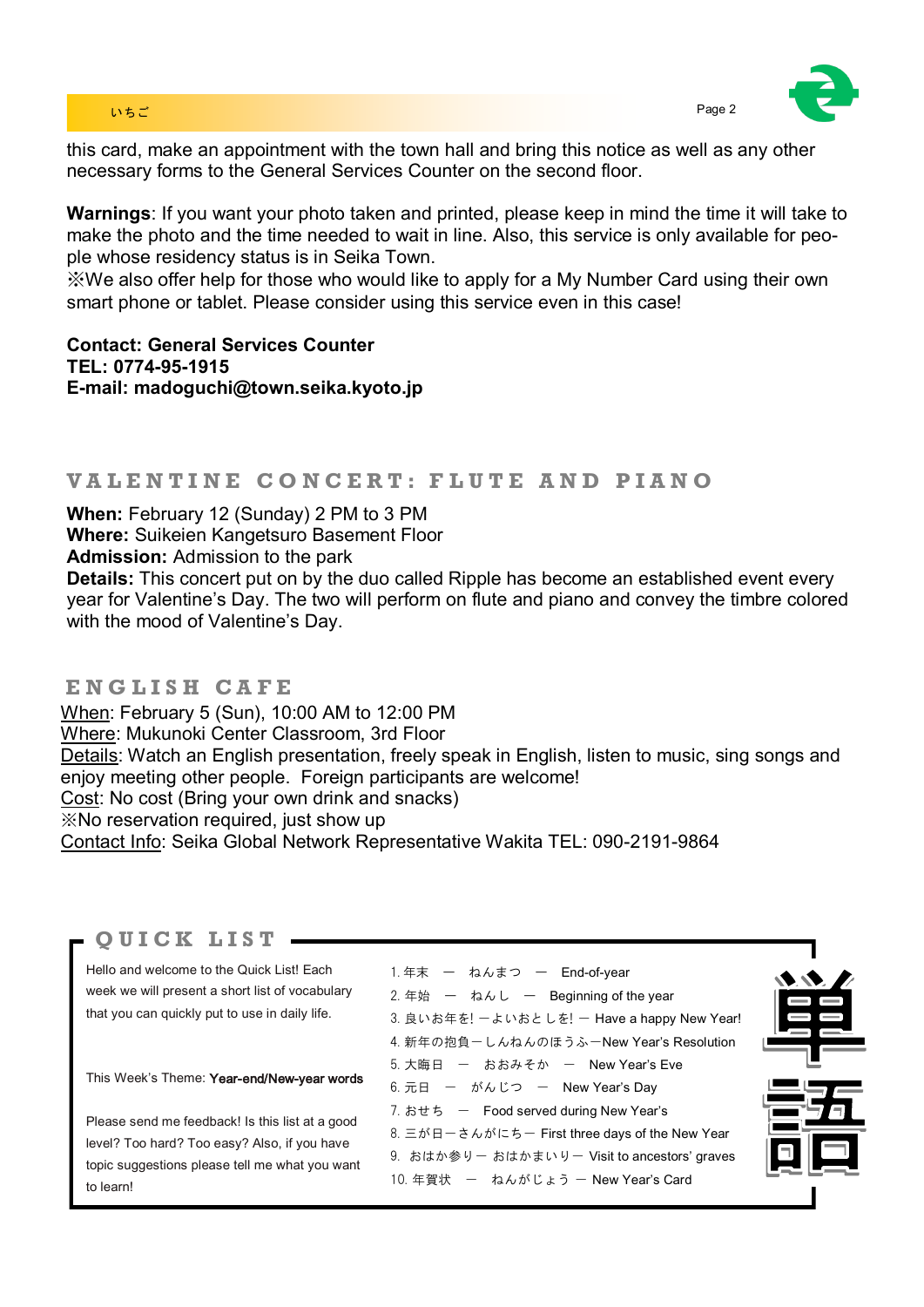

## J A N U A R Y 2 0 1 7 Page 3

## THIS MONTH'S EVENTS

| Day            | Time            | <b>Details</b>                             | Place                           |  |
|----------------|-----------------|--------------------------------------------|---------------------------------|--|
| Jan. 15 (Sun)  | 14:00 - 15:00   | New Year's Concert                         | Suikeien and Kangetsuro BF      |  |
| Feb. 9 (Thurs) | $11:00 - 12:00$ | Fourteenth PAT Seika Exchange Hall Concert | Seika Exchange Hall (2nd Floor) |  |
|                | 14:30-15:30     |                                            |                                 |  |

| <b>Mukunoki Center</b> |                 |                         |  |
|------------------------|-----------------|-------------------------|--|
| Day                    | Time            | Details                 |  |
| 1/11 (Wed)             | $15:00 - 17:00$ | Table Tennis Day        |  |
| 1/18 (Wed)             | 15:00 - 17:00   | Table Tennis Day        |  |
| 1/25 (Wed)             |                 | Closed                  |  |
| 1/22 (Sun)             | $9:00 - 12:00$  | Smile Sports Arena      |  |
| 2/1 (Wed)              | $15:00 - 17:00$ | <b>Table Tennis Day</b> |  |

| <b>Health Center</b> |           |                                |  |
|----------------------|-----------|--------------------------------|--|
| Day                  | Time      | Details                        |  |
| 1/6 (Fri)            | $13:00 -$ | 1.5 Yr-Old Checkup             |  |
| 1/11 (Wed)           | $13:00 -$ | 2 Yr-Old Dental Health Checkup |  |
| 1/12 (Thurs)         | $13:00 -$ | 3.5 Yr-Old Health Checkup      |  |
| 1/18 (Wed)           | $13:00 -$ | 9~10 Month-Old Checkup         |  |
| 1/20 (Fri)           | $13:00 -$ | $3 \sim 4$ Month-Old Checkup   |  |
| 2/7 (Tues)           | $13:00 -$ | 3.5 Yr-Old Health Checkup      |  |

## **E V E N T S**

## **New Year's Concert**

When: January 15 (Sun) 2:00 PM to 3:00 PM

Where: Keihanna Commemorative Park—Kangetsuro and Suikeien BF Admission: Entrance fee to Suikeien

Details: This is a New Year's concert put on by the members of Epoch, a Taisho goto harp ensemble. Look forward to a vast range of songs all played on the koto harp!

## **Fourteenth PAT Seika Exchange Hall Concert \*\*Application Required\*\***

When: February 9th (Thurs), ①11:00 AM to 12:00 PM ② 2:30 PM to 3:30 PM Where: Seika Exchange Hall (Town Hall, Second Floor)

Details: These two concerts are brought to you by the NPO Performing Arts Training (PAT). ① is titled "A Concert for the Kids with Mom and Dad" and ② is titled "Sweet Concert."

Application: By January 31st (Tuesday), either access the appropriate QR code or apply via postcard. Only 100 participants will be chosen per concert. \*\*For postcard applications, please write the following on the card's first half: your name, address, phone number, participants' names (up to 5 including you), and "PAT Krangel Concert (①・② or both) Application." Address to Seika Town Hall, Planning and Coordinating Division, Postal Code 619-0285. Contact: Seika Town Coordinating and Planning Division 0774-95-1900





**K E I H A N N A S M A L L C O N C E R T**

# In The Atrium Lobby

Date: ①January 18th (Wed) ② January 25th (Wed) Time: 12:15 PM - 12:45 PM Songs: ①Edvard Grieg, Lyric Pieces; Taku Izumi, "Look up at the Night Stars" (Sho and piano) ② Astor Piazzolla, "Muerte del ángel" from *Serie del Angel* (Marimba and percussion) Contact: Keihanna Plaza Puchi Concert Committee TEL: 0774-95-6128 WEBSITE: https://www.keihannaplaza.co.jp/event/concert/